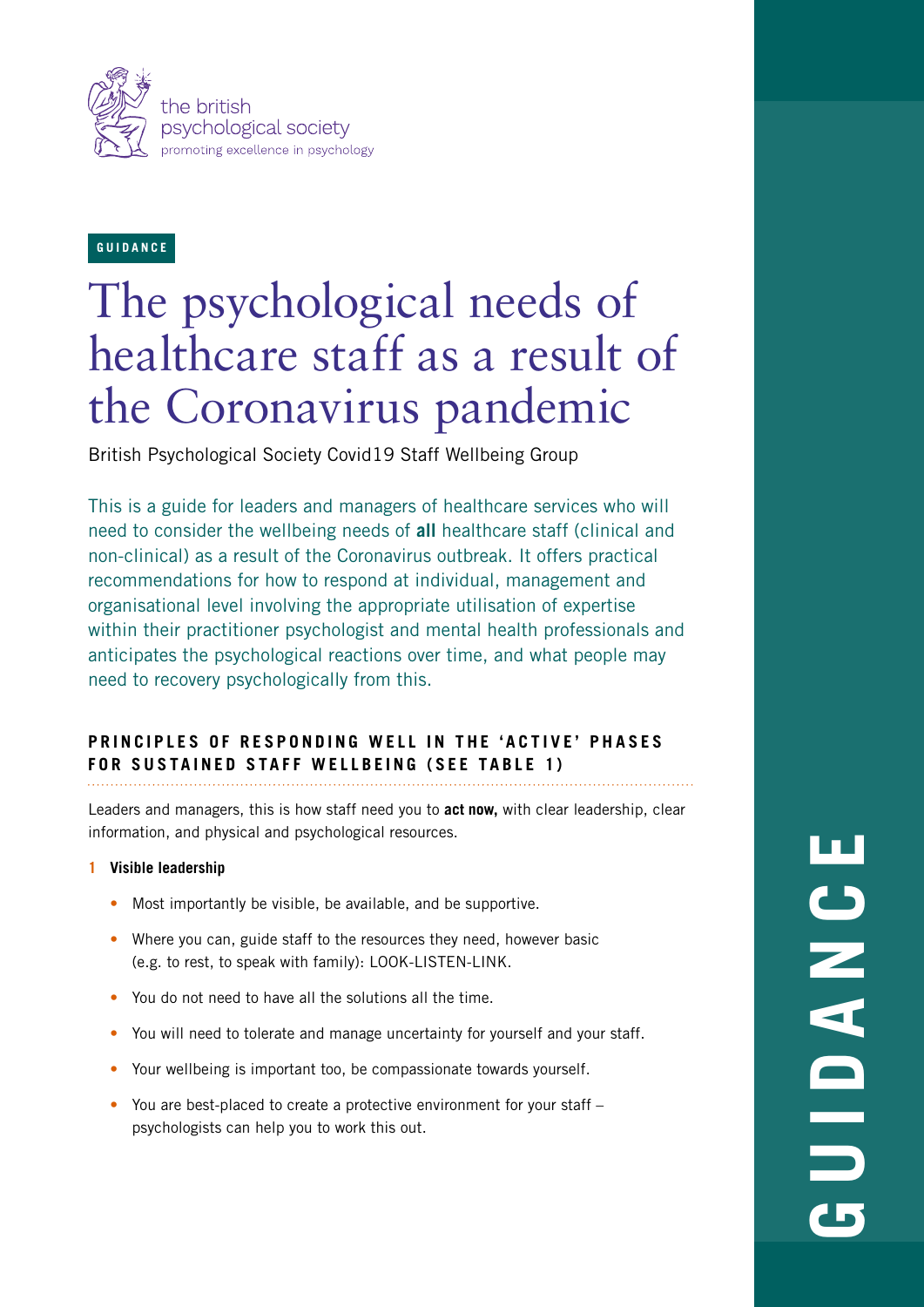## **2 Have a communication strategy**

- Communicate to staff regularly and frequently in simple clear ways. Use video and written means.
- Actively encourage expression of concerns and fears. Listen with patience and compassion.

## **3 Ensure consistent access to physical safety needs**

- Adequate PPE (sufficient to permit leaving 'hot zone' for breaks), adequate training, protected place to rest/relax/cry, 24-hour easy access to food and drink.
- Sleep is essential for staff to maintain decision-making abilities.
- Set up a centralised hub of simple psychological resources for **all** staff, examples can be found here: www.ics.ac.uk/ICS/Education/Wellbeing/ICS/Wellbeing.aspx

#### **4 Ensure human connection and methods of pre-existing peer support**

- Establish explicit peer support mechanisms e.g. daily buddying including explicit permission to 'look out for your buddy'.
- Access to protected spaces for staff to be together even for limited periods.

#### **5 Providing psychological care to patients and families is key to staff wellbeing**

- Create systems of communication between (1) relatives/loved ones and clinical staff; and (2) between relatives/loved ones and the patient (this will require innovation but examples already show that a little goes a long way).
- Offer guidance/protocols for care in the context of treatment limitations and acknowledge organisational responsibility.
- Create a way for staff to manage end-of-life care in a dignified manner, with family involvement (if desired).
- Practitioner psychologists can help you to consider how you and your team can manage patient and family fears and concerns.

#### **6 Normalise psychological responses**

- Remember this situation is unprecedented; it is okay to not be okay.
- Experiencing symptoms of stress doesn't mean you aren't up to the job, it means you're human.
- Give staff permission to step back and ensure breaks and rest.
- Do not mandate direct psychological interventions, these are not helpful to everyone in the midst of crisis (e.g. see the top of the pyramid of possible interventions), but allow psychological support to be available in different ways – speak to your practitioner psychologists.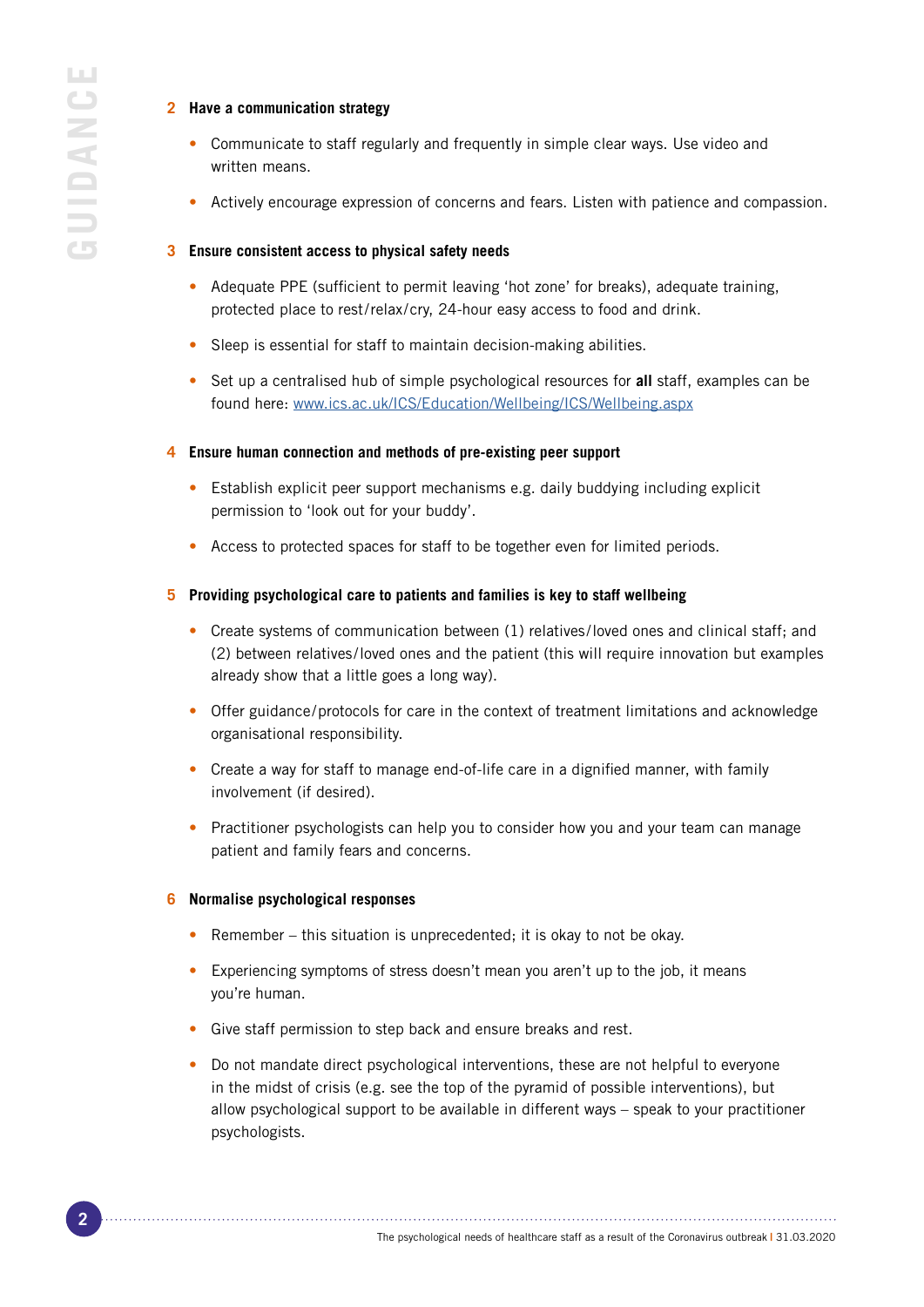#### **7 Deliver formal psychological care in stepped ways** (see Figure 1)

- Follow the principles in Figure 1, physical needs, information and peer support, and psychological first aid are first line, with psychological interventions being utilised for those who require it, and can make effective use of it during crisis periods.
- Include your in-house practitioner psychologists and other mental health professionals in thinking and planning with teams.
- Identify within your current psychological support staff any additional and flexible capacity to establish a centrally coordinated professional support line/website for staff using a systematic approach such as Psychological First Aid.
- Respond to post-traumatic stress in line with evidence-based guidance (e.g. www.traumagroup.org)
- Clear links to crisis services which need to be advertised widely.
- Do not forget to support those supporting others.





- **8 Innovate to implement psychological care, but in a coordinated way and consistent with organisational policies and principles of compassionate care**
- **9 Come back to your core NHS, organisational and professional values in making decisions**

**10 Take care of yourself and pace yourself – this is a marathon, not a sprint**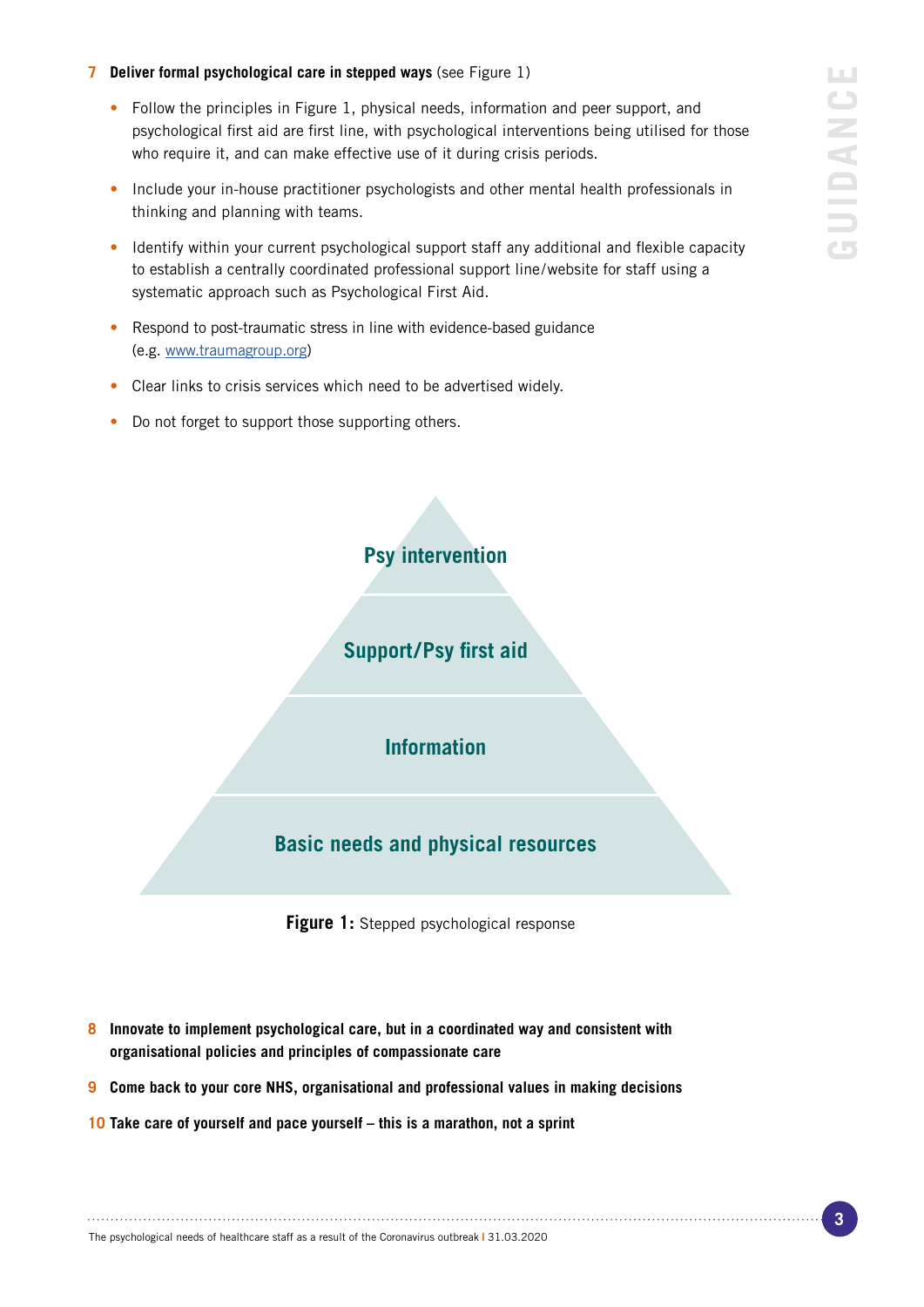# **TABLE 1: PSYCHOLOGICAL RESPONSE PHASES**

The psychological response of your staff is likely to vary over the phases of the outbreak. These stages may not be sequential depending on the course of the outbreak and people may cycle rapidly through.

| <b>PREPARATION PHASE</b>                                                                                                                                                                                                                                                                                                                             | <b>ACTIVE PHASE</b>                                                                                                                                                                                                                                                                                                                                                                                                                                                                                                                                                                                                                                                                                                                                                                                                                                                                                          |                                                                                                                                                                                                                                                                                                                                                                                                                                                                                                                                                                                                                                                                                                                                                                                                                                                                                                                                                                                                                  | <b>RECOVERY PHASE</b>                                                                                                                                                                                                                                                                                                                                                                                                                                                                                                                                                                                                                                                                                                                                                                                                                                                                                                                                                                               |
|------------------------------------------------------------------------------------------------------------------------------------------------------------------------------------------------------------------------------------------------------------------------------------------------------------------------------------------------------|--------------------------------------------------------------------------------------------------------------------------------------------------------------------------------------------------------------------------------------------------------------------------------------------------------------------------------------------------------------------------------------------------------------------------------------------------------------------------------------------------------------------------------------------------------------------------------------------------------------------------------------------------------------------------------------------------------------------------------------------------------------------------------------------------------------------------------------------------------------------------------------------------------------|------------------------------------------------------------------------------------------------------------------------------------------------------------------------------------------------------------------------------------------------------------------------------------------------------------------------------------------------------------------------------------------------------------------------------------------------------------------------------------------------------------------------------------------------------------------------------------------------------------------------------------------------------------------------------------------------------------------------------------------------------------------------------------------------------------------------------------------------------------------------------------------------------------------------------------------------------------------------------------------------------------------|-----------------------------------------------------------------------------------------------------------------------------------------------------------------------------------------------------------------------------------------------------------------------------------------------------------------------------------------------------------------------------------------------------------------------------------------------------------------------------------------------------------------------------------------------------------------------------------------------------------------------------------------------------------------------------------------------------------------------------------------------------------------------------------------------------------------------------------------------------------------------------------------------------------------------------------------------------------------------------------------------------|
| <b>Anticipatory anxiety</b>                                                                                                                                                                                                                                                                                                                          | <b>Heroics and</b><br>surge to solution                                                                                                                                                                                                                                                                                                                                                                                                                                                                                                                                                                                                                                                                                                                                                                                                                                                                      | <b>Disillusionment</b><br>and exhaustion                                                                                                                                                                                                                                                                                                                                                                                                                                                                                                                                                                                                                                                                                                                                                                                                                                                                                                                                                                         | <b>Recovery and long term</b><br>psychological impacts                                                                                                                                                                                                                                                                                                                                                                                                                                                                                                                                                                                                                                                                                                                                                                                                                                                                                                                                              |
| Planning may happen at<br>a high level in a rapid<br>timeframe leading to<br>anticipatory anxiety<br>about the unknown.<br>With limited time to plan,<br>and limited input into<br>the preparation phase,<br>many staff may not<br>report feeling 'prepared'<br>for the outbreak.<br>Many UK Health Trusts<br>have now passed<br>through this phase. | Increased camaraderie<br>as staff cross boundaries<br>and work together.<br>Sense of rising to<br>a challenge.<br>Staff may respond on<br>instinct and are more<br>prone to error. They may<br>lack the headspace to<br>see all options.<br><b>Frustrations and role</b><br>confusion as people try<br>to adapt quickly within<br>current system design.<br>Staff witnessing things<br>they have never seen<br>before and feeling<br>out of control.<br>Disagreement<br>between groups over<br>sense of urgency.<br>Staff lose usual<br>boundaries over working<br>hours and breaks and<br>start to over-work.<br><b>Work-life tensions</b><br>arise as family life also<br>becomes unsettled.<br>Social norms and<br>niceties slip and<br>behavioural responses<br>may causes difficulties<br>for others.<br>Focus on 'getting things<br>done' which may lead to<br>poor communication and<br>silo working. | The period of highest<br>psychological risk.<br>Staff are in 'full go<br>mode' with high levels<br>of adrenaline and on<br>'automatic pilot'. They<br>may then experience<br>sudden exhaustion.<br>They may neglect<br>physical and<br>psychological self-<br>care as they feel it is<br>not a priority.<br>Moral distress and<br>injury are a risk as<br>healthcare becomes<br>limited and people are<br>unable to act or respond<br>within their own moral<br>or ethical code and<br>death and dying may<br>not be handled in the<br>way it usually is (with<br>family etc.).<br>Staff may begin to feel<br>emotionally disconnected<br>from the work, experience<br>compassion fatigue, and<br>may engage in avoidant<br>or unhelpful coping.<br>Tensions at home and<br>within the wider family<br>may over-run work life.<br>Stress has a cumulative<br>effect and smaller things<br>trigger reactions.<br>Staff with pre-existing<br>vulnerabilities are at<br>higher risker of crisis<br>and suicidality. | Staff have time to<br>start to reflect.<br>Most staff will feel able<br>to cope successfully<br>using their own<br>preferred style,<br>individual resources<br>and social support.<br>Many may be changed<br>in a positive way,<br>experiencing personal<br>development, and post<br>traumatic growth.<br>Some may experience<br>intrusive thinking about<br>what they 'should'<br>have done differently<br>and shame or guilt.<br>Dissonance with a<br>'heroes' narrative may<br>make this harder to<br>disclose problems and<br>may exacerbate distress.<br>Others may feel<br>differently about their<br>job and experience<br>resentment towards<br>individuals and towards<br>the organisation.<br>Individual difficulties<br>have wider family<br>and social impacts<br>which may further<br>exacerbate these longer-<br>term impacts.<br>Certain staff may<br>be at risk of chronic<br>psychological difficulties<br>(including but not<br>limited to burnout and<br>post-traumatic stress). |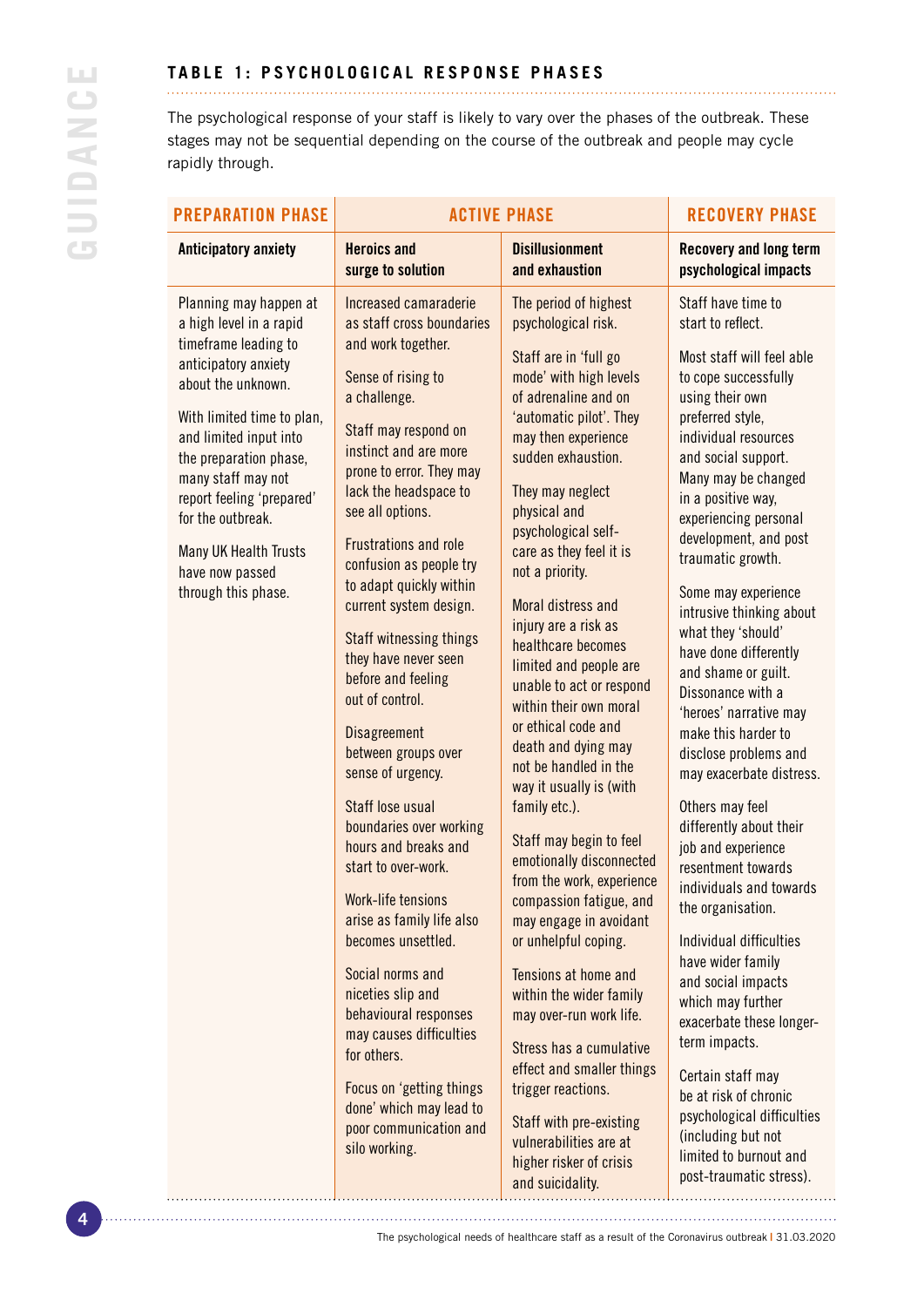## **PRINCIPLES OF RESPONDING WELL IN THE 'RECOVERY' PHASE FOR RESTORING AND MAINTAINING STAFF WELLBEING FOR THE FUTURE**

It is important, when this is over, that we do not return to business as usual without considering the long-term psychological needs of our workforce.

- 1 Allow space for taking stock, utilising trained practitioner psychologists to facilitate reflection and processing of experiences.
- 2 Organise active learning events that involve healthcare staff at all levels feed learning into future preparedness plans.
- 3 Organise thanks and rewards for everyday going above and beyond.
- 4 Needs assessment of staff what did they find helpful, what ongoing input would they want now. If needed, increase your access to in-house Employee Wellbeing Services offering evidence-based psychological therapies.
- 5 Provide spaces for ongoing peer support.

# **AUTHORS: BPS COVID19 STAFF WELLBEING GROUP**

**Julie Highfield,** Consultant Clinical Psychologist and Associate Director for Critical Care Cardiff (Group Lead)

**Elaine Johnston,** Adult ICU Psychology Lead, Chelsea & Westminster Hospial NHS Trust

**Theresa Jones,** Senior Research Associate, Anthrologica

**Gail Kinman,** Visiting Professor of Organizational Health Psychology, Birkbeck University

**Robert Maunder,** Professor of Psychiatry, University of Toronto

**Lisa Monaghan,** Head Staff Support, UCLH NHS Trust

**David Murphy,** 2019–2020 President, British Psychological Society

**Amra Rao,** Psychological Horizons & DCP Leadership & Management Faculty

**Katie Scales,** Retired Critical Care Nurse Consultant

**Noreen Tehrani,** Director NTAPS

**Michael West,** Professor of Organizational Psychology, Lancaster University.

# **ACKNOWLEDGEMENT**

This guidance has been adapted from *NHS Briefing paper for NHSEI and NHS staff wellbeing offer during COVID19 response,* an NHS England and NHS Improvement document written by Dr Sonya Wallbank, Head of Culture Transformation, Covid-19 Clinical Health and Wellbeing Lead.